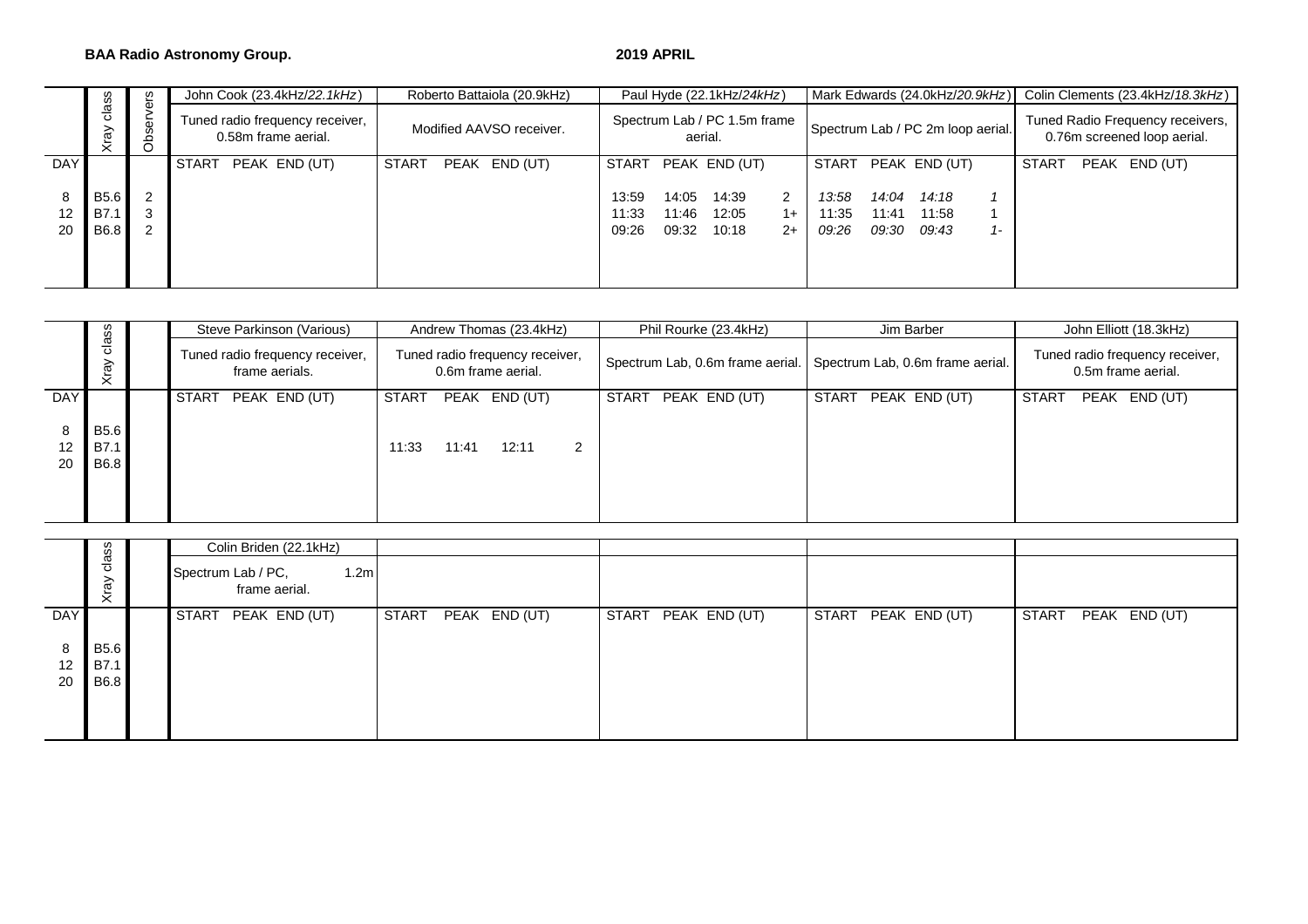## **VLF flare activity 2005/19.**

 $\blacksquare$  C  $\blacksquare$  M  $\blacksquare$   $\blacksquare$  X  $\blacksquare$  Relative sunspot number

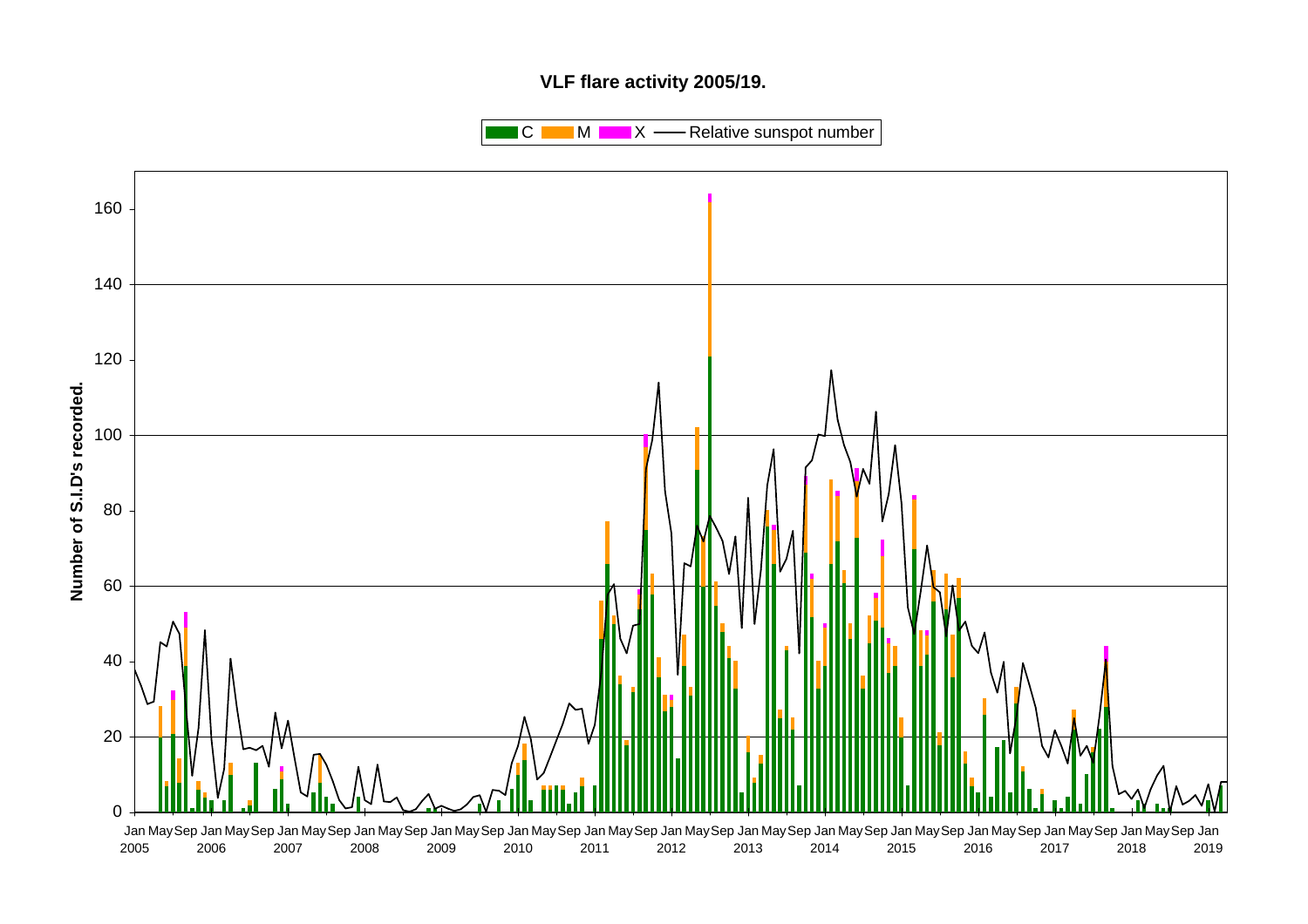**VLF flare activity 2005/19.**



 $B \longrightarrow R$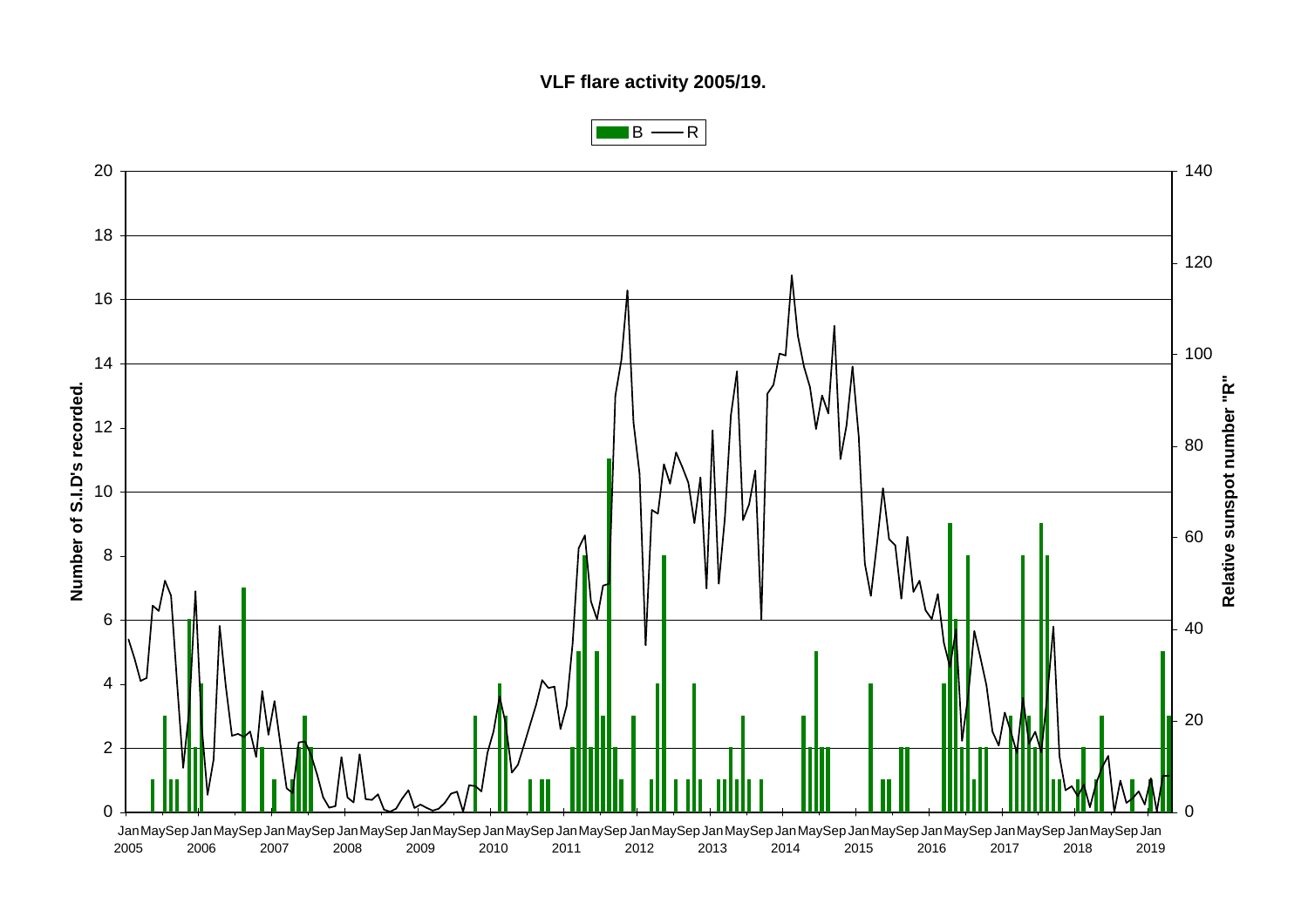### BAA Radio Astronomy Group. 2019 APRIL.

The sunspot groups present during April were fairly active with small B-class flares, three of which were recorded as SIDs. The background level measured by GOES15 rose to B1 by the 6<sup>th</sup>, falling again after the  $15<sup>th</sup>$ . The satellite data then shows a sudden increase back to B1 late on the 18<sup>th</sup>, looking like a re-calibration rather than a genuine solar event. The strongest of the three SIDs was the B7.1 peaking at 11:46UT on the 12<sup>th</sup>, shown in this recording by Paul Hyde:



The SID is very well defined at 22.1kHz, but not visible at 19.6kHz. This is quite surprising as the paths are very close for these signals. It is also just visible in the trans-Atlantic path at 24kHz.

For some time now, Mark Edwards has been investigating the strange 'chirps' that are often recorded on the 37.5kHz signal from Grindavik. These do not seem to correspond with the magnetic effects that are also recorded on this signal, but a lucky observation may well provide the answers. On April 4th, Mark was monitoring the signal when a glitch appeared that exactly matched a change from data modulation to the 50Hz test-tone. This is marked '1' on the chart on the next page, and occurs at 07:02UT. Point 2 is where the carrier is turned off, with the signal strength falling to zero at 09:44. The carrier comes back on again at 13:59, and is followed by a period of oscillations marked '3'. This period of oscillations was seen to involve some complex test-tone modulation during which the carrier does indeed rise and fall in amplitude in phase with the oscillation, while the modulation side-bands remain at a constant amplitude. Normal data modulation then resumes at 14:44 as the oscillation stops (4). Point 5 marks what is probably a genuine magnetically induced transient at 17:26. This is then followed by sunset as the signal level rises rapidly after 18:00.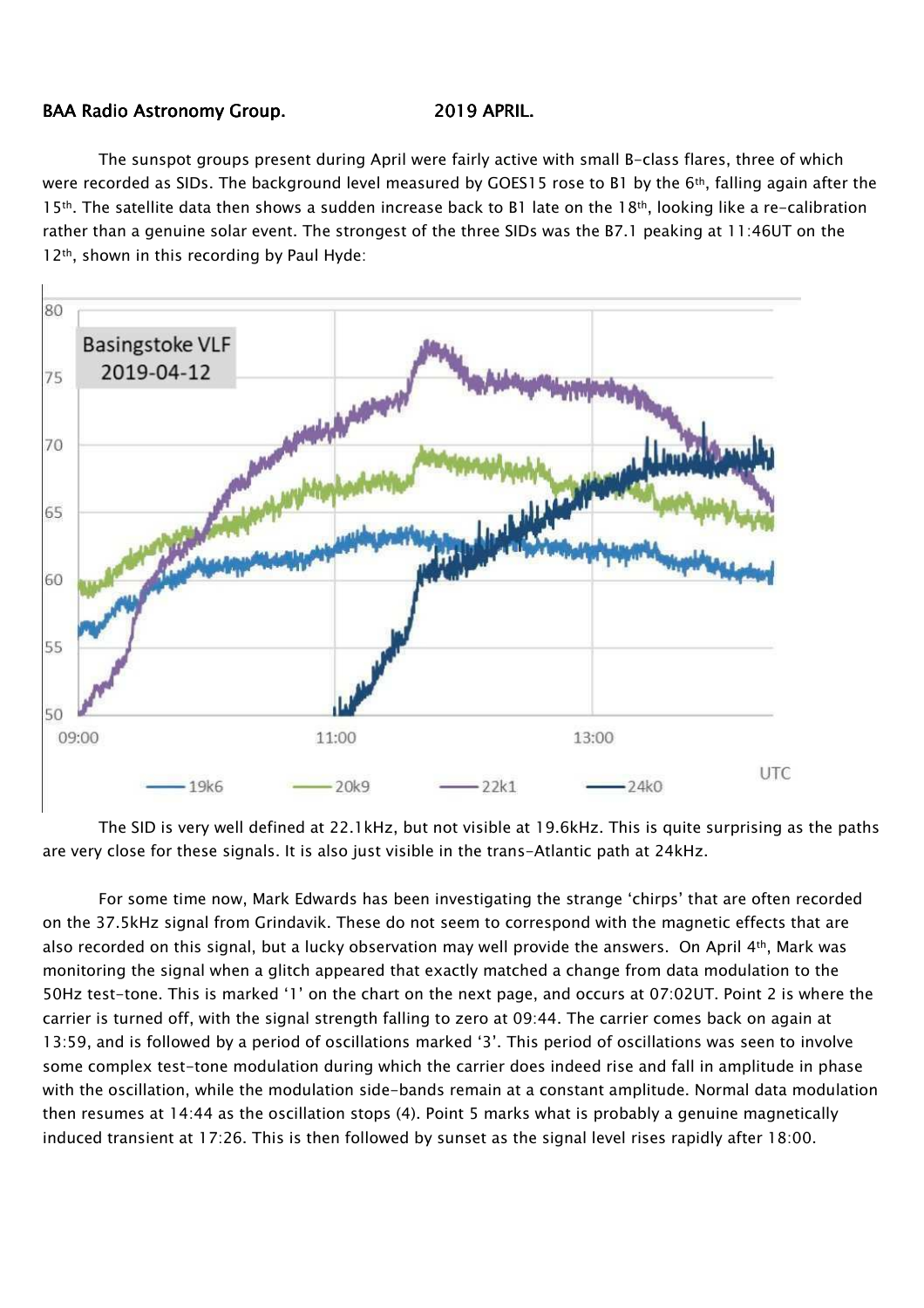

The 23.4kHz signal has again been off-air for most of the month, with just a few overnight appearances.

# MAGNETIC OBSERVATIONS.

The larger coronal holes seen in previous months have mostly broken up into groups of much smaller holes, resulting in a few very weak magnetic disturbances in April. The strongest of these were recorded on the 2nd and 4th, shown here in the recording by Roger Blackwell:



The disturbance on both days was less than 100nT, with smaller disturbances present on the other days shown in the Bartels diagram. There were no Earth-directed CMEs shown in satellite images.

Magnetic observations received from Colin Clements, Roger Blackwell and John Cook.